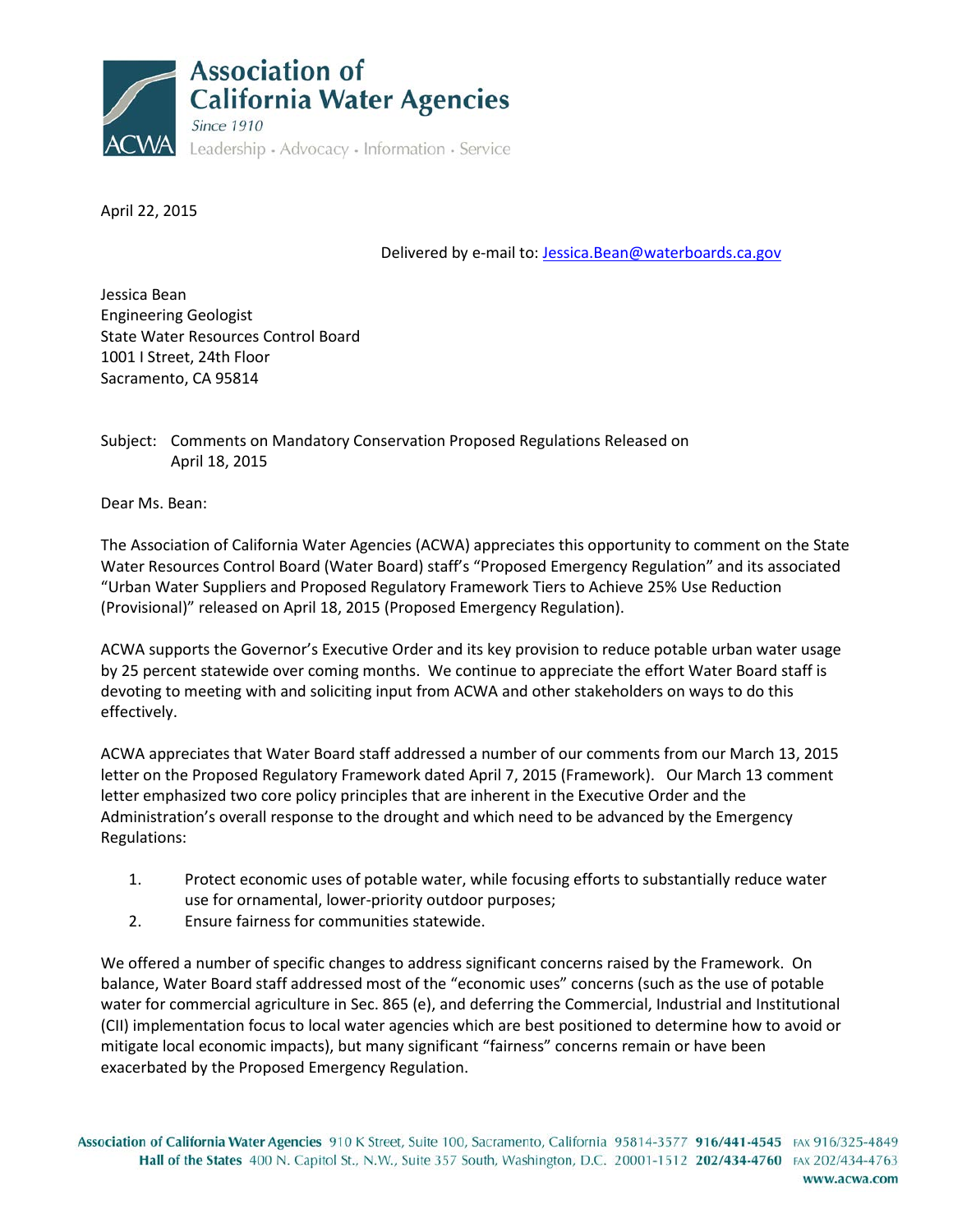Jessica Bean Page 2 of 6 April 22, 2015

## **Remaining Concerns and Recommendations**

## **1. Climate Adjustment**

ACWA continues to believe that an adjustment for climate *must* be included in the Proposed Emergency Regulation. The principle of fairness requires a reasonable outdoor irrigation allocation that will necessarily be somewhat greater in the hotter climate zones. A residential lot of exactly the same size with exactly the same landscape and efficient irrigation technology will require more water for even minimal irrigation in a hot, interior climate zone as compared to in a cooler coastal location. A conservation standard where summertime temperatures top 105 degrees can't be based on the amount of water needed to irrigate landscapes where temperatures rarely exceed 75 degrees. The assigned conservation standard must account for climate and other factors that reflect local conditions. However, the indicator of residential gallons per capita per day (R-GPCD) that Water Board staff has used as the sorting mechanism in the Urban Water Suppliers and Proposed Regulatory Framework Tiers to Achieve 25% Use Reduction to establish the conservation standard, does not provide the needed adjustment. In fact, the use of average R-GPCD for July through September 2014 (in place of the one month "snapshot" of September 2014 R-GPCD in the previous proposal) shifts the burden even more to water suppliers located in hot climate zones.

In our March 13 letter we recommended a conceptual climate adjustment approach based on published evapotranspiration zone and water use data. Water supplier locations by climate zone would be determined and an adjustment factor for each climate zone would be applied to the water supplier's R-GPCD. This climate adjusted R-GPCD would be used to reorder the table and then reassign the conservation standard.

Incorporation of a climate adjustment is a key element to ensuring a broader support for the fairness of the conservation burden that is being assigned to water suppliers statewide. Since March 13 we have developed a detailed recommended approach and offer a climate adjusted version of the "Urban Water Suppliers and Proposed Regulatory Framework Tiers to Achieve 25% Use Reduction" table (Attached Spreadsheet). Attachment 1 describes the approach and methodology.

We are ready to work closely with Water Board staff in coming days to fully explain our approach to adding a climate adjustment and identify ways that it can be improved and incorporated into the Proposed Emergency Regulation.

### **Recommendation:**

Incorporate the ACWA climate adjusted version of the "Urban Water Suppliers and Proposed Regulatory Framework Tiers to Achieve 25% Use Reduction" table into the regulation and amend the text of the Emergency Regulation Sec. 865 (c)(3) through (10) to reflect the results.

## **2. Exception Process**

Although Water Board staff has expressed its intention to administer its enforcement process with discretion to address specific problems that may be faced by local water agencies, we continue to recommend that an explicit "Exception Process" be included in the Proposed Emergency Regulation.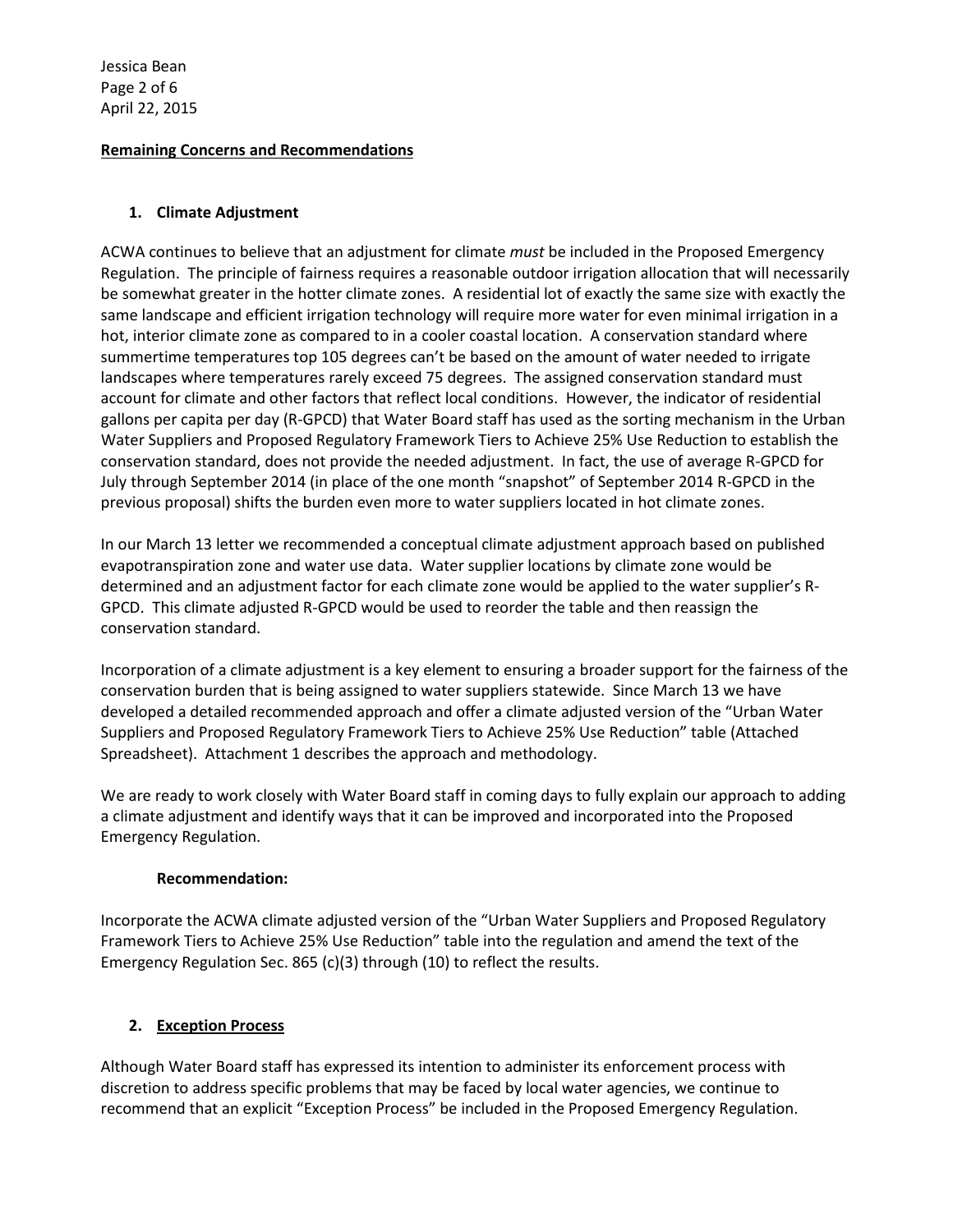Jessica Bean Page 3 of 6 April 22, 2015

Including an exception process as an administrative element of the Proposed Emergency Regulation would allow water suppliers to present to the Water Board specific information and evidence supporting needed adjustments to address extenuating circumstances or unreasonable local impacts. Exception processes are commonly used by water suppliers to address specific hardship situations on a case-by-case basis when implementing mandatory conservation programs. An example of "extenuating circumstances" could be where a relatively small water supplier has a relatively large state agency water customer (such as a prison, highway or office complex) that consumes a substantial proportion of the water suppliers' production but which has not reduced its water use despite local demands and state policy direction. Another example may be a situation in which local health and safety conditions are triggered. The "exception process" could require water suppliers to disclose proposed actions that would partially mitigate effects on overall water use reductions.

## **Recommendation**

Add language to the Proposed Text of the Emergency Regulation to provide for an administrative process where the Executive Director or his designee may issue exceptions to address specific hardship situations on a case-by-case basis, based on evidence submitted by water suppliers.

## **3. Credit for New Local Supplies**

ACWA continues to believe that the Emergency Regulations should include an incentive for bringing new local potable reuse or desalination supplies on-line since the drought was declared in 2013 or in the immediate coming months while this Emergency Regulation is in force. Although there are many longerterm water supply development opportunities which may be the proper focus of on-going local water supply planning efforts, credit for immediate actions to off-set potable water use as part of emergency drought response will help demonstrate to local rate-payers the wisdom of developing a diverse water supply portfolio.

### **Recommendation**

Add the following language to the Proposed Text of the Emergency Regulation:

*"Each urban supplier that adds a new drought-proof supply, such as potable reuse, seawater desalination, or other drought-proof potable water supplies may deduct the amount of water produced by the drought-proof supply from its total potable water production to meet the economic demands of the commercial, industrial, institutional sectors and agricultural use that is not excluded under section 865(e)."*

## **4. Water Supply Adjustment**

ACWA supports the proposal to allow for a lower Conservation Standard if a water supplier can demonstrate that they have adequate local surface water supplies. The Water Board's Fact Sheet states that "these criteria relate to the source(s) of supply, precipitation amounts, and the number of years those supplies could last." However, the Proposed Text of the Emergency Regulation unnecessarily limits use of this provision by inappropriately focusing it only on normal 2014 precipitation and not on the actual adequacy of the water supply. This should be remedied by amending the text to provide more appropriate and rigorous criteria.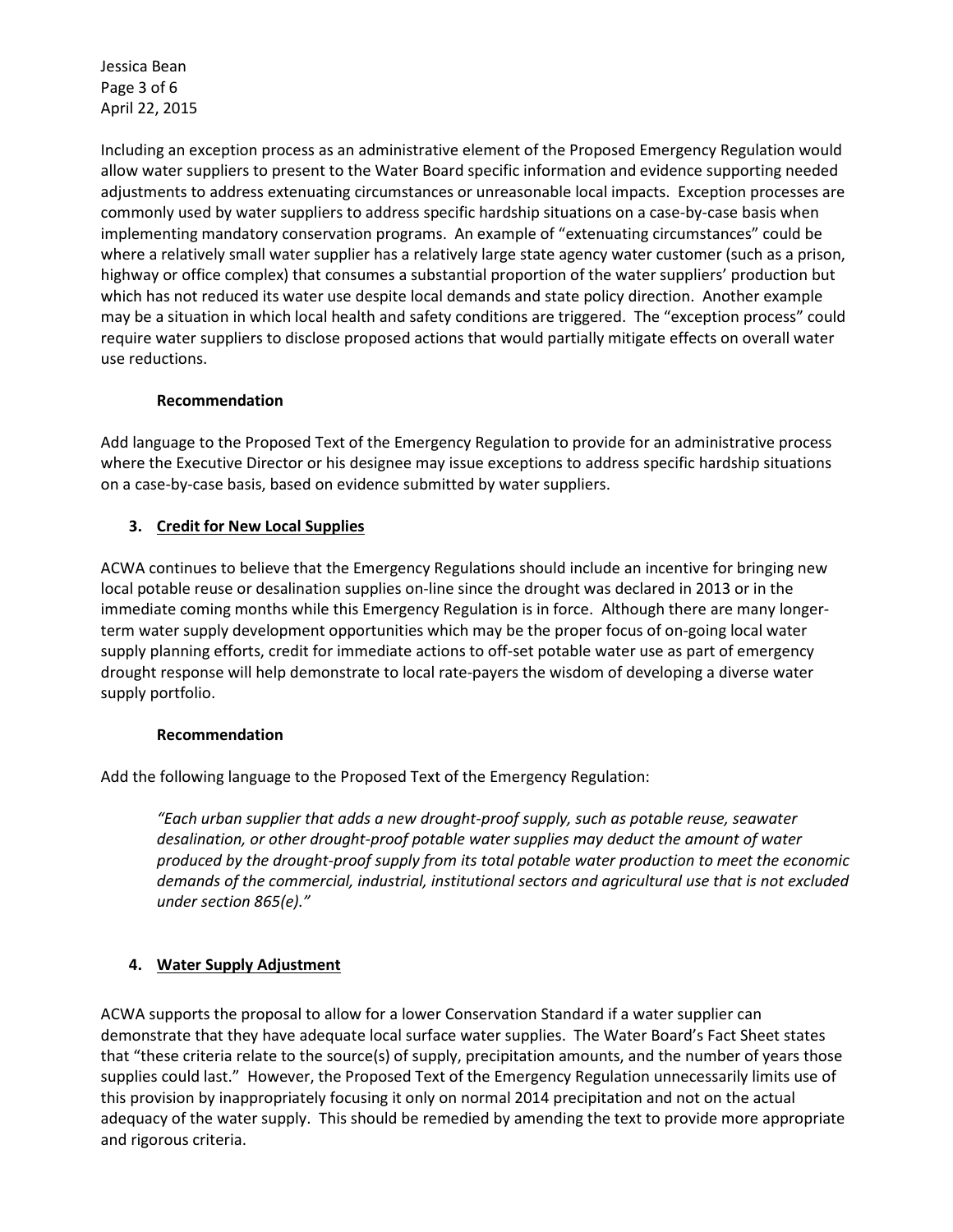Jessica Bean Page 4 of 6 April 22, 2015

### **Recommendation:**

Add the following language to the Proposed Text of the Emergency Regulation:

*"Each urban water supplier whose source of supply does not include groundwater or water imported from outside the hydrological region, and is sufficient to meet all demands for three years with no additional recharge that received average precipitation in 2014 may, notwithstanding its average July – September 2014 R-GPCD, submit for Executive Director approval, a request to reduce its total water usage by 4% for each month as compared to the amount used in the same month in 2013. Any such request shall be accompanied by information showing that the supplier's sources of supply do not include any groundwater or water imported from outside the hydrological region and that the supplier's source of supply is adequate for three years without additional recharge, service area received average annual precipitation in 2014."*

## **5. Collective Conservation Standard**

ACWA supports including a provision in the Proposed Emergency Regulations authorizing formation of groups of water suppliers that could collectively achieve the assigned conservation standard, as described in the Water Board Fact Sheet. We encourage the State Water Board to authorize multiple jurisdictions to join together to form regional alliances that are assigned a collective conservation standard. We recommend that the State Water Board consider modeling the formation of regions based on the methodology that was developed by the Department of Water Resources for forming regional alliances to comply with SB x7-7. Regional alliances may allow for jurisdictions to leverage resources to develop common messaging and water conservation programs in response to the drought.

### **Recommendation:**

Add a provision in the Proposed Emergency Regulations authorizing formation of groups of water suppliers that could collectively achieve the assigned conservation standard.

### **6. Standardize Methods**

The Water Board staff should amend and standardize calculation methods for total production and service area population, and provide a method to account for bimonthly billing cycles and different numbers of days in each billing cycle. Water suppliers are aware of wide disparities in the way these data have been reported since July 2014. Water suppliers need to be assured that reported data used comparatively for regulatory and enforcement purposes are actually comparable. In fact, the assignment of the water supplier conservation standard is dependent upon this data and some agencies are already amending their reporting with this in mind. Although Water Board staff has correctly requested documentation to support these changes, the existing guidance should be augmented as needed to further standardize the methods.

#### **Recommendation:**

Establish a process to amend and standardize calculation methods for total production and service area population, and provide a method to account for bimonthly billing cycles and different numbers of days in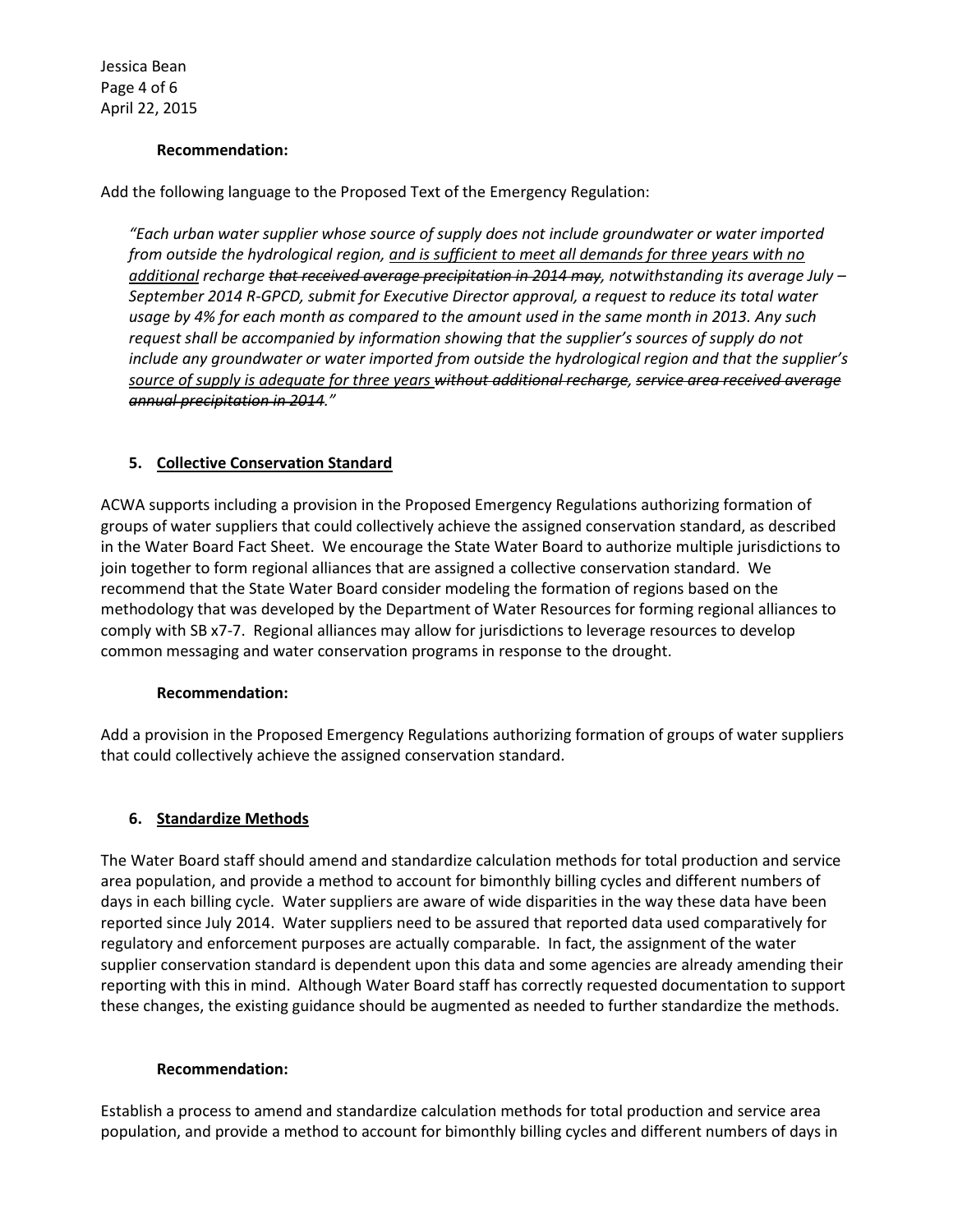Jessica Bean Page 5 of 6 April 22, 2015

each billing cycle. We recommend that the Water Board accept and review water supplier data on an ongoing basis, subject to adequate supporting documentation. Create a time-limited process during May in which data submitted before a date late in the month, and which is accepted by staff, will be used to revise the "Urban Water Suppliers and Proposed Regulatory Framework Tiers to Achieve 25% Use Reduction" table and recalculate the conservation standards, a final version of which would be published by June 1. During May, water suppliers would be subject to "provisional conservation standards" as adopted by the Water Board on May 5.

## **7. Waste and Unreasonable Use of Water**

ACWA recognizes and supports Water Board authority to conduct proceedings to "prevent the waste and unreasonable use of water" under Article X Section 2 of the State Constitution based on specific facts case by case. However, we are concerned that adding the clause "prevent the waste and unreasonable use of water" throughout the Proposed Emergency Regulations sets up a presupposition that any failure to achieve the conservation standards, or even procedural failures on the part of water suppliers is now a defacto waste and unreasonable use of water and could provide the basis for proceeding against the water rights of those agencies. This raises unnecessary legal threats at a time in which the focus of the water community as a whole needs to be on effective actions to address the drought emergency.

### **Recommendation:**

We strongly recommend eliminating the clause "prevent the waste and unreasonable use of water" wherever it appears.

## **8. Alternative 25% Statewide Conservation Framework Proposed by Water Agencies**

ACWA has reviewed the "Alternative 25% Statewide Conservation Framework" proposed by a coalition of water agencies, including Irvine Ranch Water District, Eastern Municipal Water District, Western Municipal Water District, Moulton Niguel Water District, Rancho California Water District, Elsinore Valley Municipal Water District, and City of Corona. We are extremely impressed by this alternative and the way it appears to address the key policy objectives of the Governor's Executive Order, which must be achieved by the Emergency Regulation. While it incorporates many elements of the Water Board staff proposal, it seems to better resolve some of the major equity concerns that have been identified by ACWA and so many water suppliers.

This alternative is designed to achieve the mandated additional 25% statewide reduction from 2013 potable use. It incorporates important policy and technical elements from the on-going 20x2020 conservation target setting process including the more robust and comprehensive metric of "gallons per capita per day" (GPCD). But it also uses the Water Board's R-GPDC metric as an input to establish conservation standards. It adjusts for population growth by using average 2014-15 population and production to account for areas that have experienced growth since 2013. It includes elements that indirectly address climate zones, which as described above is a key policy objective for ACWA.

This alternative deserves serious consideration by Water Board staff and the Board itself. We recognize that the results it produces create a new set of "winners" and "losers," but it may significantly boost the